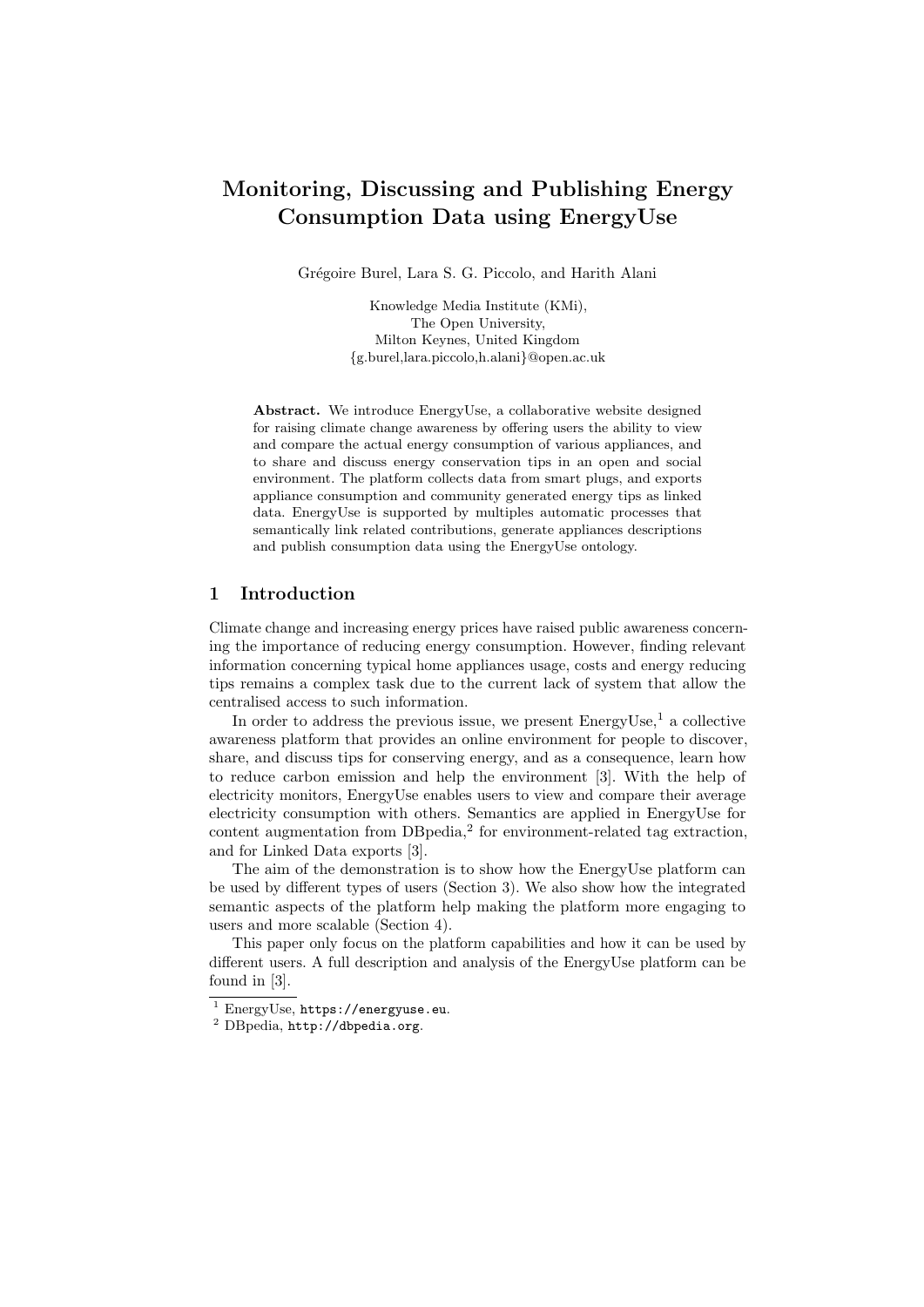2 Grégoire Burel, Lara S. G. Piccolo, and Harith Alani

# 2 Background

The energy consumption of individual appliances is generally not very well understood [9]. Most people are unaware of the consumption of their appliances [10]. Energy monitors could ease these issues, and have shown to lead to energy savings of 5-15% [6]. However, studies showed that energy monitors rarely attract user's attention for more than a few weeks, unless combined with other interventions, such as providing tips, motivations, and social engagement [7]. Open access to information is also important in order to increase awareness about particular topics as it promotes information transparency and simplify information access [5]. In this context, linked open data can be used for publishing information in a reliable and standardised way over the web [1].

# 3 The EnergyUse Users

We propose the EnergyUse platform that is designed to answer different platform user requirements. In particular, we distinguish three different types of platform users that may be interested in using the EnergyUse platform.

- Providing and Searching of Energy Related Information: Users may be divided into two non mutually exclusive sub-user types: Information seekers and information providers. In this scenario, a user visits the platform for either posting energy related information or replaying questions (information provider); or for asking help concerning a particular issue (information seeker). When looking for particular energy issue, a user may first browse topics and appliances related to her interests. By doing so, she can access average energy consumption information for particular appliances and see existing discussions. If she cannot find relevant information, she can create a new post and associate it with relevant topics. Information providers can participate by contributing to existing discussions or creating new posts.
- Personal Energy Consumption Insights: A particularity of EnergyUse is to allow users to connect an energy monitoring device with the platform. Users that have smart plugs can visualise the consumption of their appliances directly in the platform and can compare their consumption with others in order to better understand their own energy consumption. The consumption data from the connected devices are also aggregated and anonymised in order to build a general consumption model of electric appliances [3].
- Linked Data Consumption: The EnergyUse platform publishes user contributions and anonymised aggregated energy consumption data as JSON-LD<sup>3</sup> so it can be used in third party applications. We designed the EnergyUse ontology<sup>4</sup> for representing both user generated content and summary information about the energy consumption of individual appliances. When looking

 $^3$  JSON-LD, http://json-1d.org.

 $^4$  EnergyUse Ontology,  ${\tt http://socsem.open.ac.uk/ontologies/eu.}$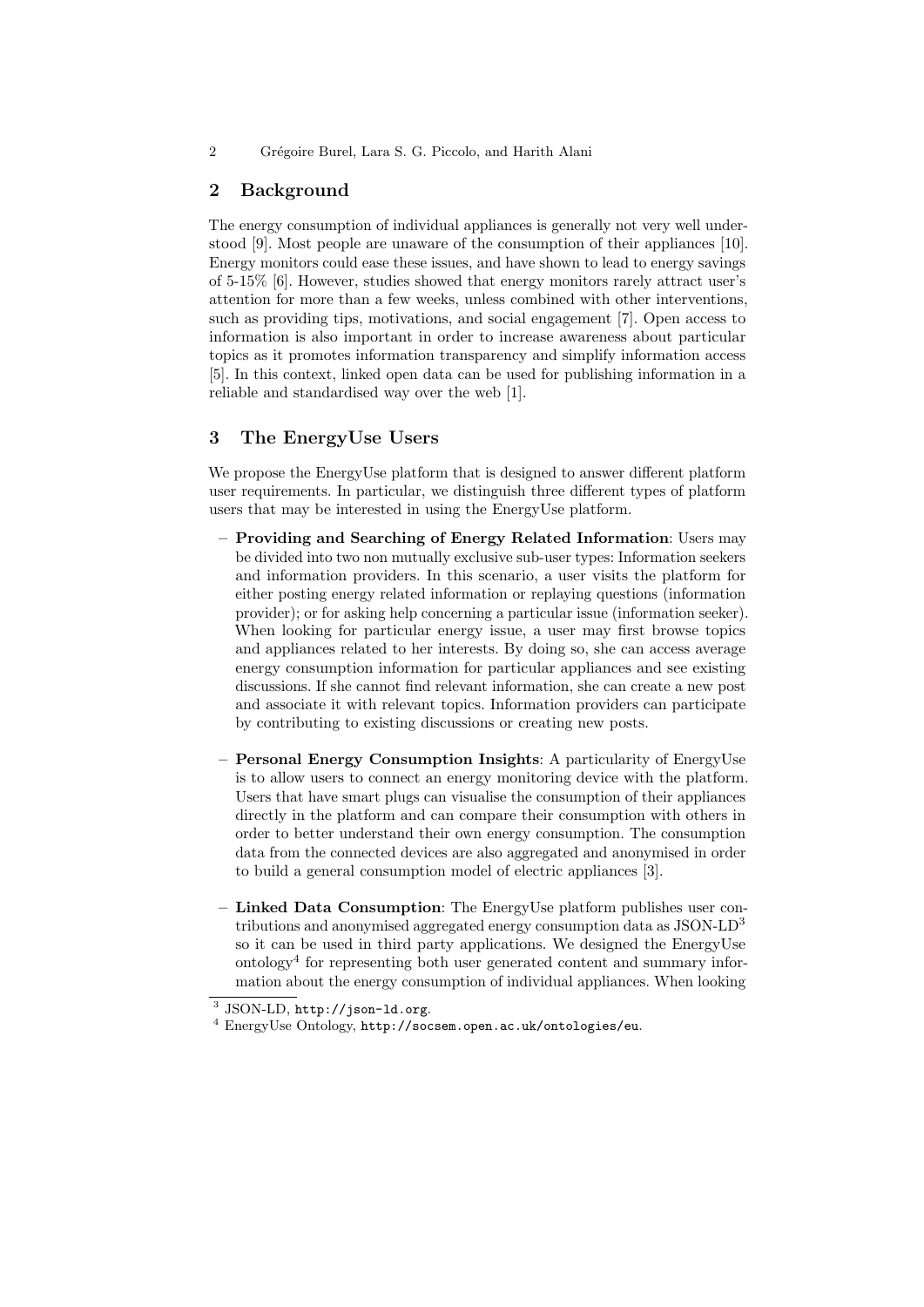for energy consumption data, third party websites can directly access the data as JSON-LD by looking at the corresponding appliances pages. Using the EnergyUse ontology, they can easily integrate their own semantic data as the ontology is mapped to existing ontologies such as the SIOC [2], PowerOnt, MUTO, DC Terms, FOAF and MUO models.

# 4 Platform Semantic Components

EnergyUse uses different semantic processes for both improving the user experience and the platform administration.

– Semantic Tagging: Besides the manual tagging of discussions, automatic semantic tagging is used in order to improve information discovery. The aim is to add additional tags relevant to particular discussions in order to improve the connections between contributions and related topics.

EnergyUse automatically identifies relevant topics and appliances from the post content using DB pedia Spotlight<sup>5</sup> [4] and ClimaTerm [8].<sup>6</sup> With such annotation tools, EnergyUse is able to extracts concepts automatically from existing discussions and posts.

- Semantic Descriptions: Each topic and appliance on the platform gets its own page that contains a description, the list of related discussion, and a representative background image and icon. This page has different purposes: 1) Allow users to access posts and energy readings for an appliance or topic, and; 2) Obtain general information about a given topic. When such a page is first created, there is no description or image to describe it. This information is inserted manually by the EnergyUse administrators. As a result, such pages could remain relatively empty for a little while, especially when several of such pages are created in a short period of time. To populate such descriptive pages automatically, EnergyUse retrieves relevant such as background images and topic descriptions from DBpedia using DBpedia Spotlight.
- Linked Open Data Publishing: In order to cater for users and websites that need to reuse the data created by the platform, we designed the EnergyUse ontology. For avoiding any privacy issues concerning the energy consumption data, we only publish aggregated and anonymised energy consumption [3]. Relevant data is made available in JSON-LD on the appliance pages as well as on the post and user profile pages. On the appliance pages, consumption data and description information are published whereas post pages contain the post data in SIOC format. Similarly summary user profile information are made accessible on the profile pages.

<sup>5</sup> DBpedia Spotlight, http://github.com/dbpedia-spotlight/dbpedia-spotlight.

 $6$  ClimaTerm, http://services.gate.ac.uk/decarbonet/term-recognition.